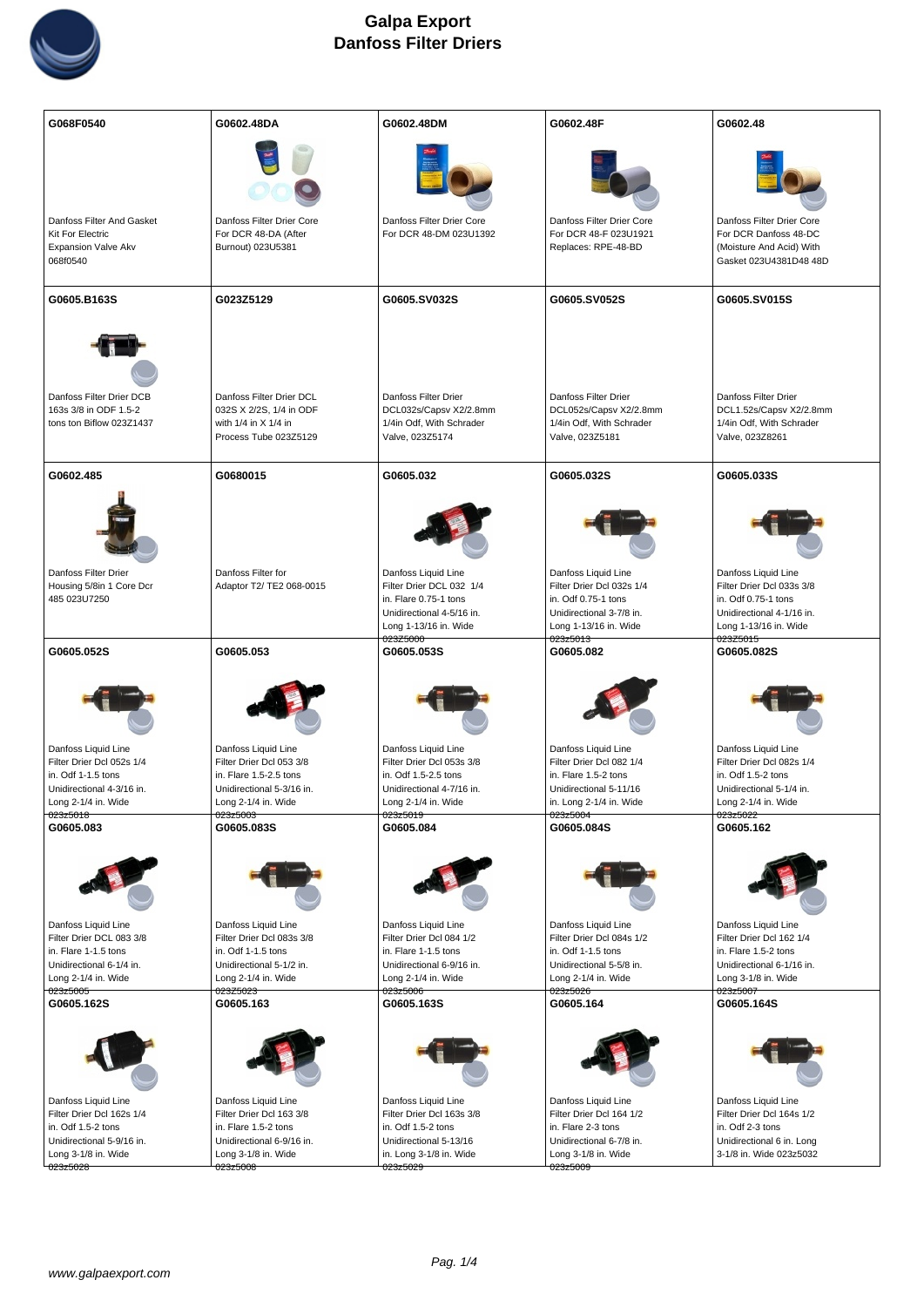

| G0605.165                                                                                                                     | G0605.165S                                                                                                                       | G0605.303                                                                                                                       | G0605.303S                                                                                                                      | G0605.304                                                                                                                 |
|-------------------------------------------------------------------------------------------------------------------------------|----------------------------------------------------------------------------------------------------------------------------------|---------------------------------------------------------------------------------------------------------------------------------|---------------------------------------------------------------------------------------------------------------------------------|---------------------------------------------------------------------------------------------------------------------------|
|                                                                                                                               |                                                                                                                                  |                                                                                                                                 |                                                                                                                                 |                                                                                                                           |
| Danfoss Liquid Line<br>Filter Drier Dcl 165 5/8                                                                               | Danfoss Liquid Line                                                                                                              | Danfoss Liquid Line                                                                                                             | Danfoss Liquid Line<br>Filter Drier Dcl 303s 3/8                                                                                | Danfoss Liquid Line                                                                                                       |
| in. Flare 2-3 tons                                                                                                            | Filter Drier Dcl 165s 5/8<br>in. Odf 2-3 tons                                                                                    | Filter Drier Dcl 303 3/8<br>in. Flare 4-5 tons                                                                                  | in. Odf 4-5 tons                                                                                                                | Filter Drier Dcl 304 1/2<br>in. Flare 4-5 tons                                                                            |
| Unidirectional 7-1/4 in.                                                                                                      | Unidirectional 6-5/16 in.                                                                                                        | Unidirectional 9-9/16 in.                                                                                                       | Unidirectional 8-13/16                                                                                                          | Unidirectional 9-7/8 in.                                                                                                  |
| Long 3-1/8 in. Wide<br>023Z5010                                                                                               | Long 3-1/8 in. Wide                                                                                                              | Long 3-1/8 in. Wide                                                                                                             | in. Long 3-1/8 in. Wide<br>023z0030                                                                                             | Long 3-1/8 in. Wide<br>023z0013                                                                                           |
| G0605.304S                                                                                                                    | 023z5033<br>G0605.305                                                                                                            | <del>023z0012</del><br>G0605.305S                                                                                               | G0605.307                                                                                                                       | G0605.309                                                                                                                 |
|                                                                                                                               |                                                                                                                                  |                                                                                                                                 |                                                                                                                                 |                                                                                                                           |
| Danfoss Liquid Line                                                                                                           | Danfoss Liquid Line                                                                                                              | Danfoss Liquid Line                                                                                                             | Danfoss Liquid Line                                                                                                             | Danfoss Liquid Line                                                                                                       |
| Filter Drier Dcl 304s 1/2<br>in. Odf 4-5 tons                                                                                 | Filter Drier Dcl 305 5/8<br>in. Flare 4-5 tons                                                                                   | Filter Drier Dcl 305s 5/8<br>in. Odf 4-5 tons                                                                                   | Filter Drier Dcl 307s 7/8<br>in. Odf Unidirectional                                                                             | Filter Drier Dcl 309s<br>1-1/8 in. Odf                                                                                    |
| Unidirectional 9 in. Long                                                                                                     | Unidirectional 10-1/4 in.                                                                                                        | Unidirectional 9-5/16 in.                                                                                                       | 9-11/16 in. Long 3-1/8                                                                                                          | Unidirectional 9-13/16                                                                                                    |
| 3-1/8 in. Wide 023z0031                                                                                                       | Long 3-1/8 in. Wide                                                                                                              | Long 3-1/8 in. Wide                                                                                                             | in. Wide 023z0034                                                                                                               | in. Long 3-1/8 in. Wide                                                                                                   |
| G0605.414                                                                                                                     | 023z0014<br>G0605.414S                                                                                                           | <del>023z0032</del><br>G0605.415                                                                                                | G0605.415S                                                                                                                      | 023z0035<br>G0605.417                                                                                                     |
| Danfoss Liquid Line<br>Filter Drier Dcl 414 1/2<br>in. Flare 5-7.5 tons<br>Unidirectional 9-15/16<br>in. Long 3-11/16in. Wide | Danfoss Liquid Line<br>Filter Drier Dcl 414s 1/2<br>in. Odf 5-7.5 tons<br>Unidirectional 9 in. Long<br>3-11/16 in. Wide 023z0104 | Danfoss Liquid Line<br>Filter Drier Dcl 415 5/8<br>in. Flare 7.5-8.5 tons<br>Unidirectional 10-1/4 in.<br>Long 3-11/16 in. Wide | Danfoss Liquid Line<br>Filter Drier Dcl 415s 5/8<br>in. Odf 7-7.5 tons<br>Unidirectional 9-5/16 in.<br>Long 3-11/16 in. Wide    | Danfoss Liquid Line<br>Filter Drier Dcl 417s 7/8<br>in. Odf Unidirectional<br>9-3/4 in. Long 3-11/16<br>in. Wide 023z0106 |
| 023z0102<br>G0605.419S                                                                                                        |                                                                                                                                  | 023z0103                                                                                                                        | 023z0105                                                                                                                        |                                                                                                                           |
|                                                                                                                               | G0605.757S                                                                                                                       | G0605.033                                                                                                                       | G0605.052                                                                                                                       | G0605.S083                                                                                                                |
| Danfoss Liquid Line<br>Filter Drier Dcl 419s<br>1-1/8 in. Odf<br>Unidirectional 9-7/8 in.<br>Long 3-11/16 in. Wide            | Danfoss Liquid Line<br>Filter Drier Dcl 757s 7/8<br>in. Odf Unidirectional<br>15-11/16 in. Long 3-11/16<br>in. Wide 023z0115     | Danfoss Liquid Line<br>Filter Drier Dcl033 3/8<br>in. Flare 0.75-1 tons<br>Unidirectional 4-13/16<br>in. Long 1-13/16 in. Wide  | Danfoss Liquid Line<br>Filter Drier Dcl052 1/4<br>in. Odf 1-1.5 tons Flare<br>Unidirectional 4-11/16<br>in. Long 2-1/4 in. Wide | <b>Danfoss Suction Filter</b><br>Drier Das083 3/8 in<br>1-1.7t Flare 023z1001                                             |
| 023z0107<br>G0605.S084                                                                                                        | G0605.S084S                                                                                                                      | 023Z5001<br>G0605.S164                                                                                                          | 023z5002<br>G0605.S164S                                                                                                         | G0605.S165                                                                                                                |
| Danfoss Suction Filter<br>Drier Das084 1/2 in<br>1.6-2.9t Flare 023z1002                                                      | Danfoss Suction Filter<br>Drier Das084 1/2"<br>1.6-2.9t Odf 023z1004                                                             | Danfoss Suction Filter<br>Drier Das164 1/2 in<br>1.7-3t Flare 023z1007                                                          | Danfoss Suction Filter<br>Drier Das164 1/2 in<br>1.7-3t Odf 023z1009                                                            | Danfoss Suction Filter<br>Drier Das165 5/8 in<br>2.7-4.3t Flare 023z1008                                                  |
|                                                                                                                               |                                                                                                                                  |                                                                                                                                 |                                                                                                                                 |                                                                                                                           |
| G0605.S165S<br><b>Danfoss Suction Filter</b><br>Drier Das165 5/8 in<br>2.7-4.3t Odf 023z1010                                  | G0605.S166S<br><b>Danfoss Suction Filter</b><br>Drier Das166 3/4 in Odf                                                          | G0605.S167S<br><b>Danfoss Suction Filter</b><br>Drier Das167 7/8 in<br>3.9-6.3t Odf 023z1012                                    | G0605.S305S<br><b>Danfoss Suction Filter</b><br>Drier Das305 5/8 in<br>3.1-5.1t Odf 023z1013                                    | G0605.S306S<br><b>Danfoss Suction Filter</b><br>Drier Das306s 3/4 in Odf<br>023z1014                                      |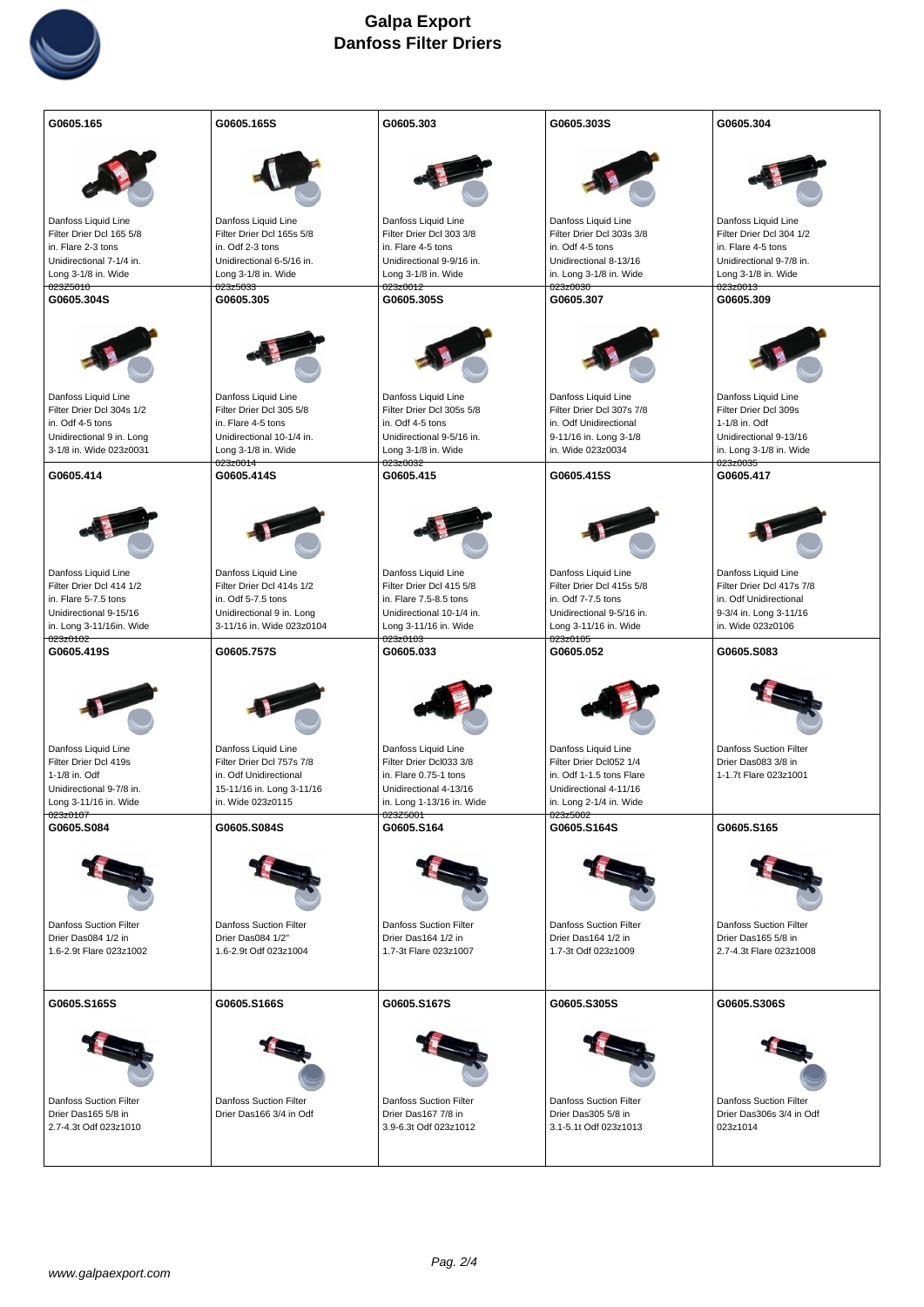

| G0605.S307S                                                          | G0605.S309S                                                                   | G0605.S417S                                                                        | G0605.S419S                                                                                           | G068-0015                                                        |
|----------------------------------------------------------------------|-------------------------------------------------------------------------------|------------------------------------------------------------------------------------|-------------------------------------------------------------------------------------------------------|------------------------------------------------------------------|
|                                                                      |                                                                               |                                                                                    |                                                                                                       |                                                                  |
| <b>Danfoss Suction Filter</b>                                        | <b>Danfoss Suction Filter</b>                                                 | Danfoss Suction Filter                                                             | <b>Danfoss Suction Filter</b>                                                                         | Filter Adapter Valve T2                                          |
| Drier Das307 7/8 in                                                  | Drier Das309 1-1/8 in                                                         | Drier Das417 7/8 in                                                                | Drier Das419 1-1/8 in                                                                                 | TE Danfoss 068-0015                                              |
| 4.6-7.4t Odf 023z1015                                                | 5.7-8.9t Odf 023z1016                                                         | 5.1-8.6t Odf 023z1017                                                              | 6.3-10t ODF 023Z1018                                                                                  |                                                                  |
| G0605.B083S                                                          | G0605.B164S                                                                   | G0605.B165S                                                                        | G0605.304FS                                                                                           | G0605.305FS                                                      |
|                                                                      |                                                                               |                                                                                    |                                                                                                       |                                                                  |
| Filter Drier Danfoss Dcb<br>083s 3/8 in Odf 1-1.5 ton                | Filter Drier Danfoss Dcb<br>164s 1/2 in Odf 2-3 tons                          | Filter Drier Danfoss Dcb<br>165s 5/8 in. Odf 2-3 tons                              | Filter Drier Danfoss Dcl<br>304fs 1/2 Face Seal                                                       | Filter Drier Danfoss Dcl<br>305fs 5/8 Face Seal                  |
| Biflow 023z1433                                                      | Biflow 023Z1436                                                               | Biflow 023Z1435                                                                    | Conections                                                                                            | Conections                                                       |
|                                                                      |                                                                               |                                                                                    |                                                                                                       |                                                                  |
| G023Z8057                                                            | G0605.0225S                                                                   | G0605.0225S2                                                                       | G0605.032SXL                                                                                          | G0605.053DCLFS                                                   |
|                                                                      |                                                                               | <b>Filter Drier Danfoss</b>                                                        |                                                                                                       |                                                                  |
| <b>Filter Drier Danfoss</b><br>Dcl032sx2/2.8smm Inlet                | <b>Filter Drier Danfoss</b><br>Dcl032sx2/3mm 2 inlets                         | Dcl032sx2/3mm 2 inlets                                                             | <b>Filter Drier Danfoss</b><br>Dcl032sxl 1/4 in. Odf /                                                | <b>Filter Drier Danfoss</b><br>Dcl053 Fs 3/8 " Face seal         |
| 1/4 ODF 1/4 ODM Outlet                                               | Connection, 1/4 Odf 1/4                                                       | Connection, 1/4 Odf, 1                                                             | 2.8mm Unidirectional                                                                                  | 023z1501                                                         |
| 2.8mm ODF (industrial                                                | ODM, 1 Outlet Connection                                                      | Outlet Connection 3mm                                                              | 023Z8056                                                                                              |                                                                  |
| Pack)                                                                | 3mm Unidirectional<br>(industrial Pack)                                       | Unidirectional                                                                     |                                                                                                       |                                                                  |
| G0605.083SFBA                                                        |                                                                               |                                                                                    |                                                                                                       |                                                                  |
|                                                                      | G0605.083DCLFS                                                                | G0605.015S                                                                         | G0605.0152S                                                                                           | GG0605.303DCLFS                                                  |
| <b>Filter Drier Danfoss</b><br>Dcl083 3/8in Odf 023z5023             | <b>Filter Drier Danfoss</b><br>Dcl083 Fs 3/8 " Face seal<br>023z1323          | <b>Filter Drier Danfoss</b><br>Dcl1.52sx2/2.8mm 1/4 in<br>Odf X 2.8mm Odf 023z8251 | <b>Filter Drier Danfoss</b><br>Dcl1.52sx2/2.8mm 1/4 in.<br>Odf X 2.8mm Odf<br>Unidirectional 023z8255 | <b>Filter Drier Danfoss</b><br>Dcl303 Fs 3/8 " Flare<br>023z0217 |
| G0605.303DCLFS                                                       | G0605.415DCLFS                                                                | G0315.607S                                                                         | G023Z5036                                                                                             | G023Z5043                                                        |
| <b>Filter Drier Danfoss</b><br>Dcl303 Fs 3/8in Face seal<br>023z0217 | <b>Filter Drier Danfoss</b><br>Dcl415fs/4fs 5/8inx1/2in<br>Face seal 023z0185 | <b>Filter Drier Danfoss</b><br>Dcl607s 7/8 Odf<br>023z0036 (12 Per Box)            | Filter Drier Danfoss Dml<br>033 3/8" / 10mm Flare                                                     | Filter Drier Danfoss Dml<br>163 3/8" / 10mm Flare                |
| G023Z5065                                                            | G023Z5044                                                                     | G023Z5066                                                                          | G023Z5045                                                                                             | G023Z0050                                                        |
| Filter Drier Danfoss Dml<br>163s 3/8" / 10mm Odf                     | Filter Drier Danfoss Dml<br>164 1/2" / 12mm Flare                             | Filter Drier Danfoss Dml<br>164s 1/2" / 12mm Odf                                   | Filter Drier Danfoss Dml<br>165 5/8" / 16mm Flare                                                     | Filter Drier Danfoss Dml<br>304 1/2 12mm Flare                   |